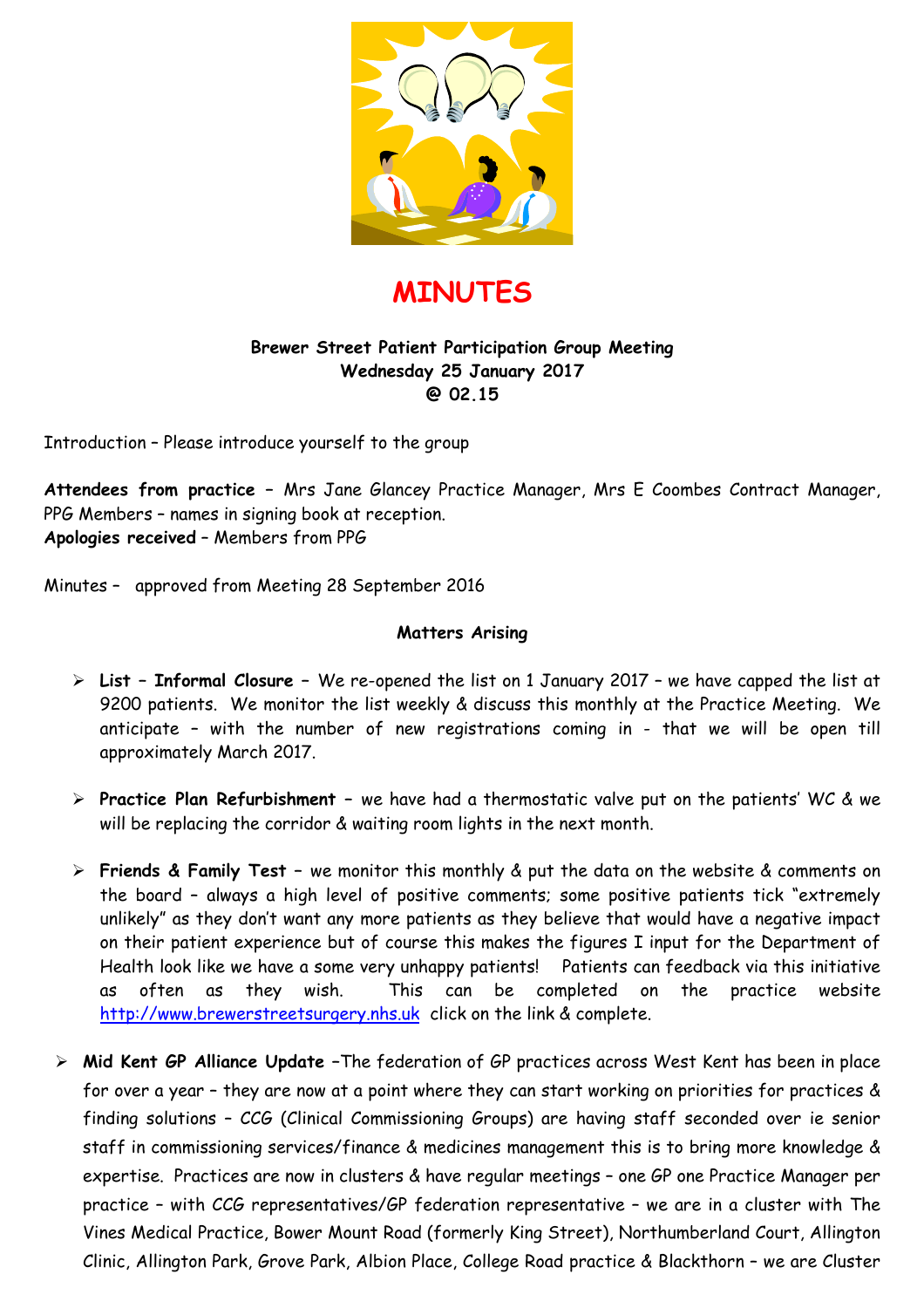1! The GP Federation is finding its way slowly, they have got the contract for Diabetes in primary care but have tendered for other services ie dermatology & not got it.

Recent talk in the media relating to 8 – 8 cover 7 days a week – we know will be in the governments new GP contract in 2018 – the GP Federation will start thinking about this now Possible ways to cover this would be in our clusters. Information to follow!

Ereferral – previously known as choose & book – the CCG are encouraging all practices to use this online method of facilitating patient outpatient appointments – if West Kent practices as a group get a higher percentage of referrals - 49% of total referrals, they will be awarded a payment that can be used for patient care.

## **A G E N D A**

 **CQC Visit 7 December 2016 –** we have now had our CQC Visit in December. Many thanks to those PPG members who kindly took the time to come & talk to the CQC Team. We had a very stressful two weeks leading upto the Visit. They requested lots of information on staff training, recruitment, and audit, how we manage patients in certain clinical groups in advance. We are pleased to advise we had very positive feedback on the day & have accomplished "GOOD" in all areas.

We wish to continue this high standard & continue the good work.

After all the stress, we felt it was a pat on the back & where there were small issues to correct on the day, it was done in a way that felt we were working together with the CQC as a team.

The report is available to view on the practice website **–** by clicking on the link available on the home page, this will display our Ratings & you can then click on the Link "see the report in pdf" & see detailed report. We have also displayed our ratings on posters in the Waiting Room.

### **Cluster Meeting 10 January 2017**

- o 1 To nurture & develop relationship between cluster practices & their staff
- o 2. To share best practice & innovate together to optimise patient care
- o 3. To allow multi-professional learning & dialogue
- $\circ$  4. To provide opportunities for mutual support which can develop & sustain the workforce
- o 5. To allow the development of units of service delivery fit for the delivery of future models of care

Unfortunately the meeting was less well attended as IC24 (out of hours cover) could not cover at the last minute. We broke into groups & worked in teams to advise on numerous topics – for example how do we see the NHS in five years' time. This work will be collated & forwarded on to practices.

#### **Any Other Business**

PPG member reported that a leaflet had been put through his door relating to local group of the people setting up a "patients committee to share cost saving ideas in relation to the NHS" - I have since been advised that this was one person on their own who paid for this this – there is no trial of payment for GP appointments in this CCG nor in another area & not foreseeable in the future.

Medical records – PPG Member advised that he accessed his online medical records as a point of principle but it displayed only a list of injections/blood pressure readings – no diagnoses – no real information – Jane PM advised that it is still in its early stages & that the information displayed is information that is Read Coded – this is how the computer records information – all tests/diagnoses